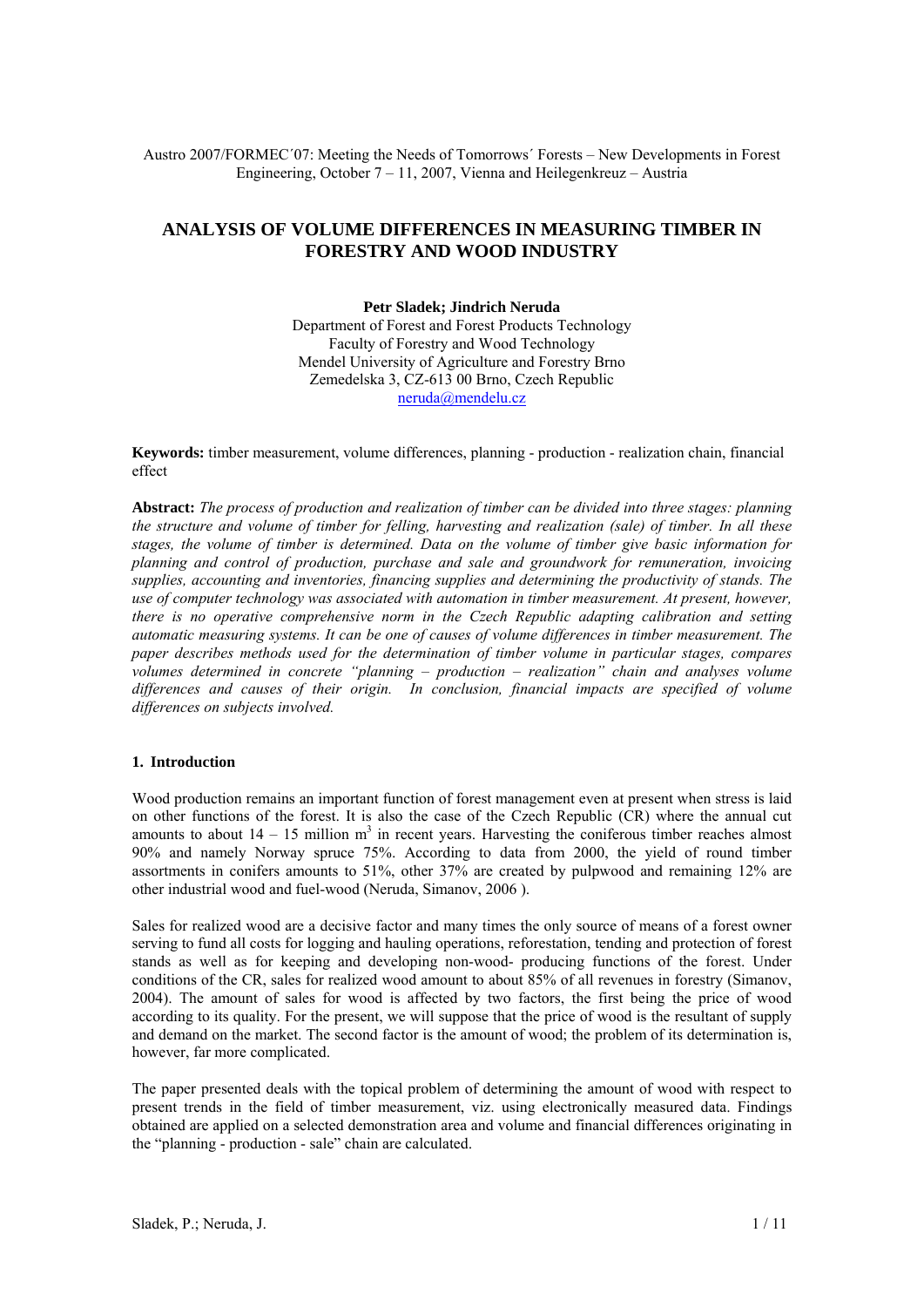# **2. Analysis of present conditions**

The process of timber production can be divided into three subsequent operations, namely planning, production and realization (sales) of wood. In all three operations, various methods are used to determine the amount of wood. Data on the amount of wood serve to determine the productivity of stands, supposed yield of assortments, as a basis for the control of production, purchase and sale, a basis for remuneration, invoicing the timber supplies, accounting, inventories etc. It is evident that in all operations, we try to express the amount of wood as accurate as possible in order to eliminate differences between the amounts of wood determined in particular stages of the chain.

To determine the amount of wood it is possible to use various methods. Therefore, in accordance with standards used in EU, "Recommended rules to measure and classify wood in the CR" originated in 2002. These rules describe allowed methods of wood measurement and volume calculation. Unfortunately, even no other rules used in the CR at present, do not include minimum requirements for technical parameters of electronic measuring systems, the method of processing the data obtained in this way or accurate specification and the required accuracy of the system calibration. Probably thanks to this fact, different values are determined among suppliers and consumers, which results in doubts about the accuracy of measurements. The aim of the paper is to quantify volume differences originating between the amounts of wood measured by a supplier and customer and to express the financial value of these differences, to propose a possible check method and to determine potential causes of volume differences.

An important and at present often neglected stage is planning, determining the volume of assortments before the actual logging. Therefore, the paper also deals with possibilities of assortment methods known at present. Thus, the chain of "planning – production – realization" is created where it is possible to monitor the amount of wood.

# **3. Material and methods**

The main commercial species in the Czech Republic is Norway spruce (*Picea abies (L.)* Karst.) and thus, the study of changes in the volume of wood in the chain mentioned above was carried out in spruce stands. Two mature stands dominated by spruce were selected for the study. These stands are in the ownership of state forests and occur in the region of central Moravia at an altitude of 400 m. The stands were clear felled.

|                  | Age | Proportion of<br>(%)<br>spruce | Stocking | (ha)<br>Area of<br>felling | ъ<br>stems for<br>Number<br>felling | $\binom{m}{n}$<br>Skidding<br>distance | (96)<br>Slope |
|------------------|-----|--------------------------------|----------|----------------------------|-------------------------------------|----------------------------------------|---------------|
| <b>Stand No.</b> | 128 | 83                             | 9        |                            | 442                                 | 350                                    | 14            |
| <b>Stand No.</b> | 111 | 70                             | 10       | 0,67                       | 158                                 | 100                                    | 5             |

**Table 1: Selected mensurational characteristics of the stands** 

The measurement of standing volume and assortment structure were carried out in February, logging was realized at the turn of February and March and the last assortment was transported from the roadside landing to a customer in mid-April.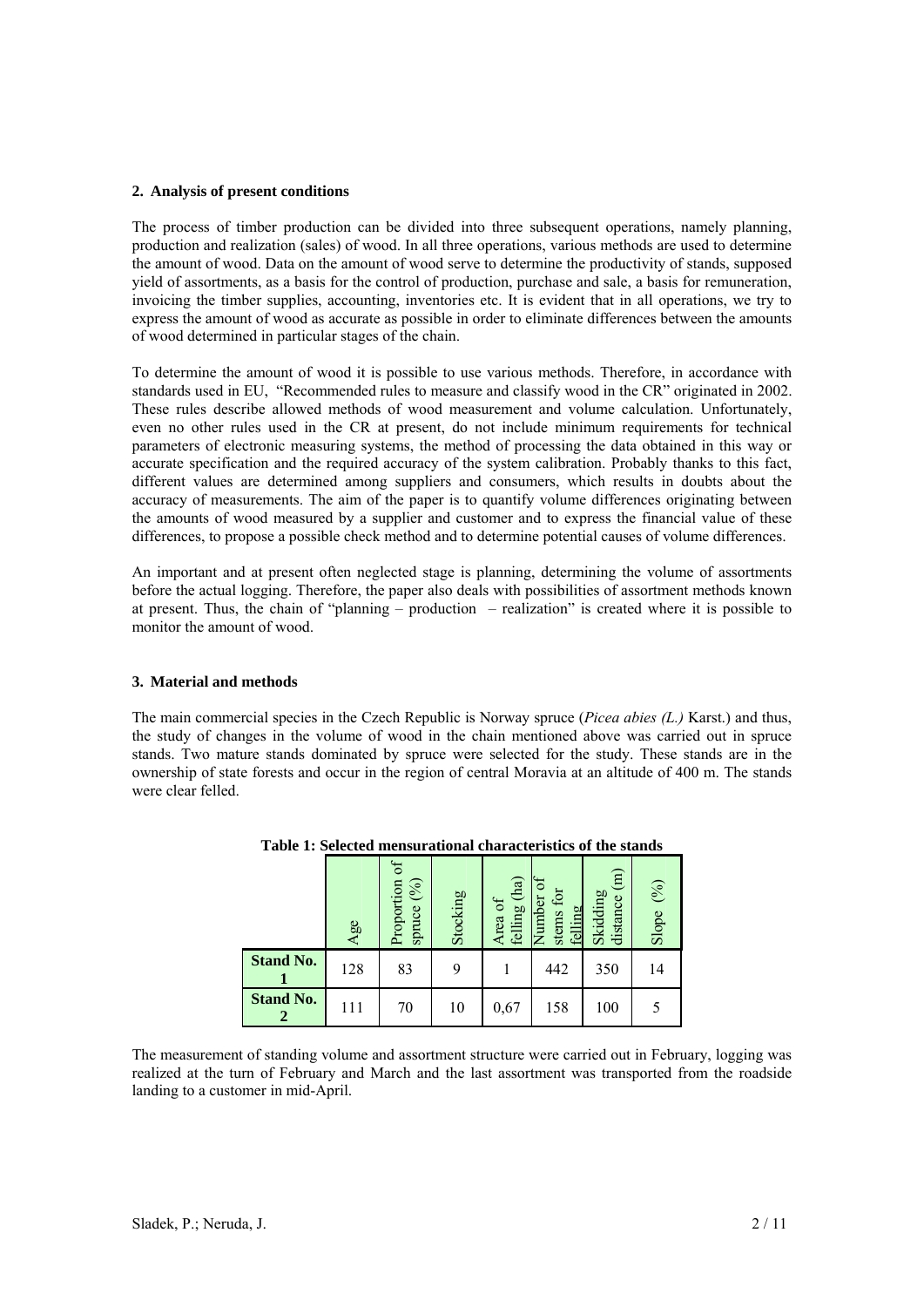|                       | Diameter (cm)     |            |                    | Lengt          | <b>Allowanc</b> |                                     |  |
|-----------------------|-------------------|------------|--------------------|----------------|-----------------|-------------------------------------|--|
| <b>Quality class</b>  | <b>Top</b><br>end | <b>Mid</b> | <b>Butt</b><br>end | h(m)           | e(m)            | <b>Customer</b>                     |  |
| II.                   | $30+$             |            |                    | $\overline{4}$ | 0.1             | Less & Trade s.r.o., Bohdanec       |  |
| III. A,B,C            | $12+$             | 29         |                    | 3              | 0.06            | Mayr Melnhof holz s.r.o.,<br>Paskov |  |
| III. A,B,C            | $29+$             | 39         |                    | 5              | 0.1             | Mayr Melnhof holz s.r.o.,<br>Paskov |  |
| III. A,B,C            |                   | $39+$      | $-56$              | 4              | 0.08            | Pila Alba s.r.o., Hostejn           |  |
| III.D                 | $16+$             |            | $-56$              | $\overline{4}$ | 0.08            | Pila Alba s.r.o., Hostejn           |  |
| V.<br><b>Pulpwood</b> |                   |            | $-50$              | 2              | $\mathbf{0}$    | Biocel a.s., Paskov                 |  |
| V.<br><b>Pulpwood</b> |                   |            | $50+$              | 2              | $\theta$        | Biocel a.s., Paskov                 |  |

**Table 2: Specification of produced and planned assortments** 

Note: Quality class II – special logs for sawn timber and other processing, logs for the production of rotary-cut veneer; Quality class III - logs for sawn timber; Quality class V – wood for the production of pulp, wood-based panels, pulpwood

# **3.1 Planning stages**

The stage includes determination of the supposed volume of a stand intended for felling, selection of the most suitable structure of produced assortments and division of the whole volume to intended assortments of timber. To determine the volume and subsequent assortment structure, it is possible to use a number of various methods. At present, determination of the assortment structure of wood to be cut is on a very low level in the CR. It starts mainly from rough ocular estimations and local usage and experience. Of course, it often results in quite incorrect (wrong) results of the assortment structure determination. The need to know as accurate as possible the amount of particular assortments before the actual felling increases with the increasing proportion of production of commercial assortments already at stump. This fact together with the development of computer technology/techniques resulted in the creation of various software applications carrying out the virtual simulation of sorting and being able to calculate very accurately the supposed volume of assortments defined by a user.

To determine the volume of particular assortments in a stand a software application TreeProfit version 1.03B was used for needs of this study. This application makes possible, on the basis of measured data on particular trees in the stand and assigning the defined model of the stem form according to an entered assortment matrix, to carry out the virtual sorting of particular trees in a stand just into commercial assortments. The actual measurement consisted of two parts. In the first part, the stand was completely enumerated using a 2-cm interval and defects affecting the assortment structure, particularly rot, dead standing trees, crooked stems etc. were registered. In the second part, sample trees were selected according to a statistic scheme. Using a Field-Map apparatus (enabling to measure the stem diameter at various height) the sample trees stem profiles were measured for the construction of the stem form model, crown height and the diameter of knots serving also for the construction of models. On the basis of measured sample trees a model of the stem form was constructed, which could be expressed by the equation of typical morphological curves (Tauber, 2006):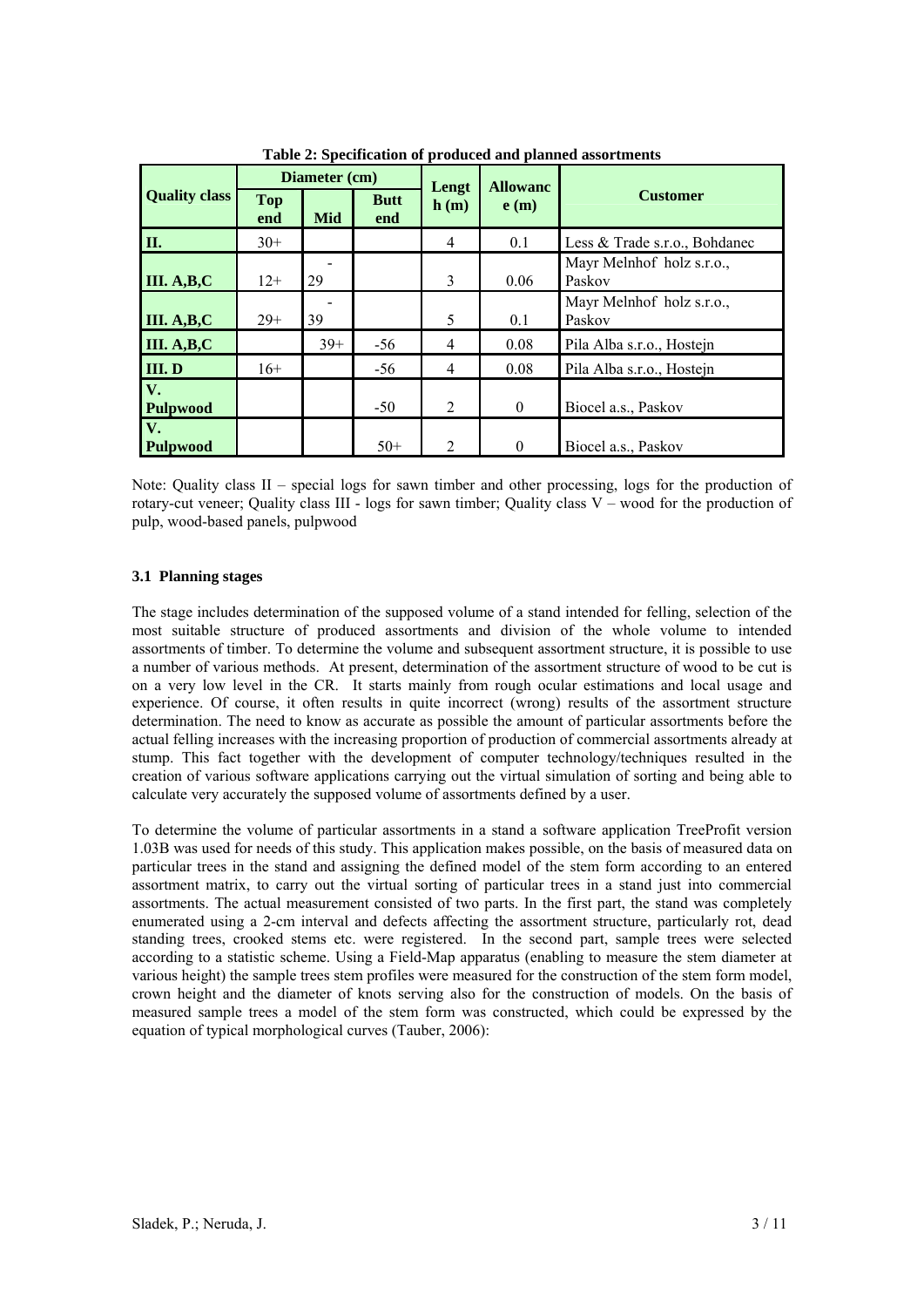$$
\Phi(D_{1,3}; x) = B_0 + B_1 \cdot x + B_2 \cdot x^2 + B_3 \cdot x^3 + B_4 \cdot x^4 + B_n \cdot x^{n+}
$$
  
+ 
$$
D_{1,3} \cdot (C_0 + C_1 \cdot x + C_2 \cdot x^2 + C_3 \cdot x^3 + C_4 \cdot x^4 + C_n \cdot x^n)
$$
 (1)

where  $\Phi$  is symbol of mathematical function, *D<sub>1,3</sub>* breast high diameter, *B*, *C* – coefficients, *n* is polynomial degree.

|                                           | Table of Coefficients of the equation of a morphological curve for momentum stands |                 |            |                                   |                |             |                |            |  |
|-------------------------------------------|------------------------------------------------------------------------------------|-----------------|------------|-----------------------------------|----------------|-------------|----------------|------------|--|
| <b>Stand No. 1 - polynomial degree 30</b> |                                                                                    |                 |            | Stand No. 2 - polynomial degree 5 |                |             |                |            |  |
| B <sub>0</sub>                            | 3.352964                                                                           | CO <sub>2</sub> | $-0.04425$ |                                   | B <sub>0</sub> | 0.66099     | C <sub>0</sub> | 0.018748   |  |
| B1                                        | $-44.2689$                                                                         | C <sub>1</sub>  | 3.406932   |                                   | B <sub>1</sub> | 53.84218    | C <sub>1</sub> | 3.143636   |  |
| B2                                        | 192.123                                                                            | C <sub>2</sub>  | $-8.03321$ |                                   | B2             | $-183.72$   | C <sub>2</sub> | $-13.6671$ |  |
| B <sub>3</sub>                            | $-311.072$                                                                         | C <sub>3</sub>  | 11.03002   |                                   | B <sub>3</sub> | 299.0415    | C <sub>3</sub> | 32.73529   |  |
| <b>B4</b>                                 | 164.1327                                                                           | C4              | $-5.6475$  |                                   | <b>B4</b>      | $-277.803$  | C <sub>4</sub> | -33.9666   |  |
| B <sub>5</sub>                            | 2.440248                                                                           | C <sub>5</sub>  | 0.524071   |                                   | B <sub>5</sub> | 110.3626 C5 |                | 12.76378   |  |

**Table 3:Coefficients of the equation of a morphological curve for monitored stands** 

Entering the callipering manual and assigning the stem form model and the model of defects the stand assortment structure is carried out according to a sorting rule (in this case the same as in a harvester). A basic method of the analysis of the stand assortment yield is to compare sorting rules with dimensional and quality properties of a stem. To calculate the volume of particular assortments it is possible to use several possibilities in the TreeProfit application. Tabular and graphic summaries of the assortment structure for particular trees and aggregate data on the volume of commercial assortments are the output from the software application.

|                    | uppneuenn               |                            |                    |                                           |                |                          |                         |                              |                       |
|--------------------|-------------------------|----------------------------|--------------------|-------------------------------------------|----------------|--------------------------|-------------------------|------------------------------|-----------------------|
| <b>Tree</b><br>No. | <b>Assortment</b>       | <b>Butt</b><br>end<br>[cm] | <b>Mid</b><br>[cm] | <b>Top</b><br>end<br>$\lceil$ cm $\rceil$ | Lengt<br>h[m]  | <b>Volum</b><br>$e$ [m3] | <b>Allowanc</b><br>e[m] | Volum<br>e [m <sup>3</sup> ] | <b>Price</b><br>[Euro |
| $\mathbf{1}$       | III. $A,B,C-5$ m        | 48.11                      | 33.03              | 31.56                                     | 5              | 0.4864                   | 0.1                     |                              |                       |
| $\mathbf{1}$       | III. $A,B,C-3$ m        | 31.56                      | 31.16              | 30.66                                     | 3              | 0.2286                   | 0.06                    |                              |                       |
| $\mathbf{1}$       | III. $A,B,C-3$ m        | 30.63                      | 29.97              | 29.18                                     | 3              | 0.2114                   | 0.06                    |                              |                       |
| $\mathbf{1}$       | III. $A,B,C-3$ m        | 29.14                      | 28.22              | 27.17                                     | 3              | 0.1874                   | 0.06                    |                              |                       |
| $\mathbf{1}$       | III. $A,B,C-3$ m        | 27.13                      | 25.97              | 24.69                                     | 3              | 0.1588                   | 0.06                    |                              |                       |
| $\mathbf{1}$       | $III.D-4 m$             | 24.69                      | 22.81              | 20.69                                     | $\overline{4}$ | 0.1633                   | 0.08                    |                              |                       |
| 1                  | Pulpwood up to 50<br>cm | 20.69                      | 19.53              | 18.29                                     | 2              | 0.0599                   | $\boldsymbol{0}$        |                              |                       |
| 1                  | Pulpwood up to 50<br>cm | 18.29                      | 16.97              | 15.55                                     | 2              | 0.0452                   | $\boldsymbol{0}$        |                              |                       |
| $\mathbf{1}$       | Pulpwood up to 50<br>cm | 15.55                      | 14.04              | 12.41                                     | 2              | 0.031                    | $\boldsymbol{0}$        |                              |                       |
| 1                  | Pulpwood up to 50<br>cm | 12.41                      | 10.65              | 8.77                                      | $\overline{2}$ | 0.0179                   | $\boldsymbol{0}$        | 1.59                         | 62,20                 |

**Table 4: An example of the assortment structure output of a particular tree in the TreeProfit application**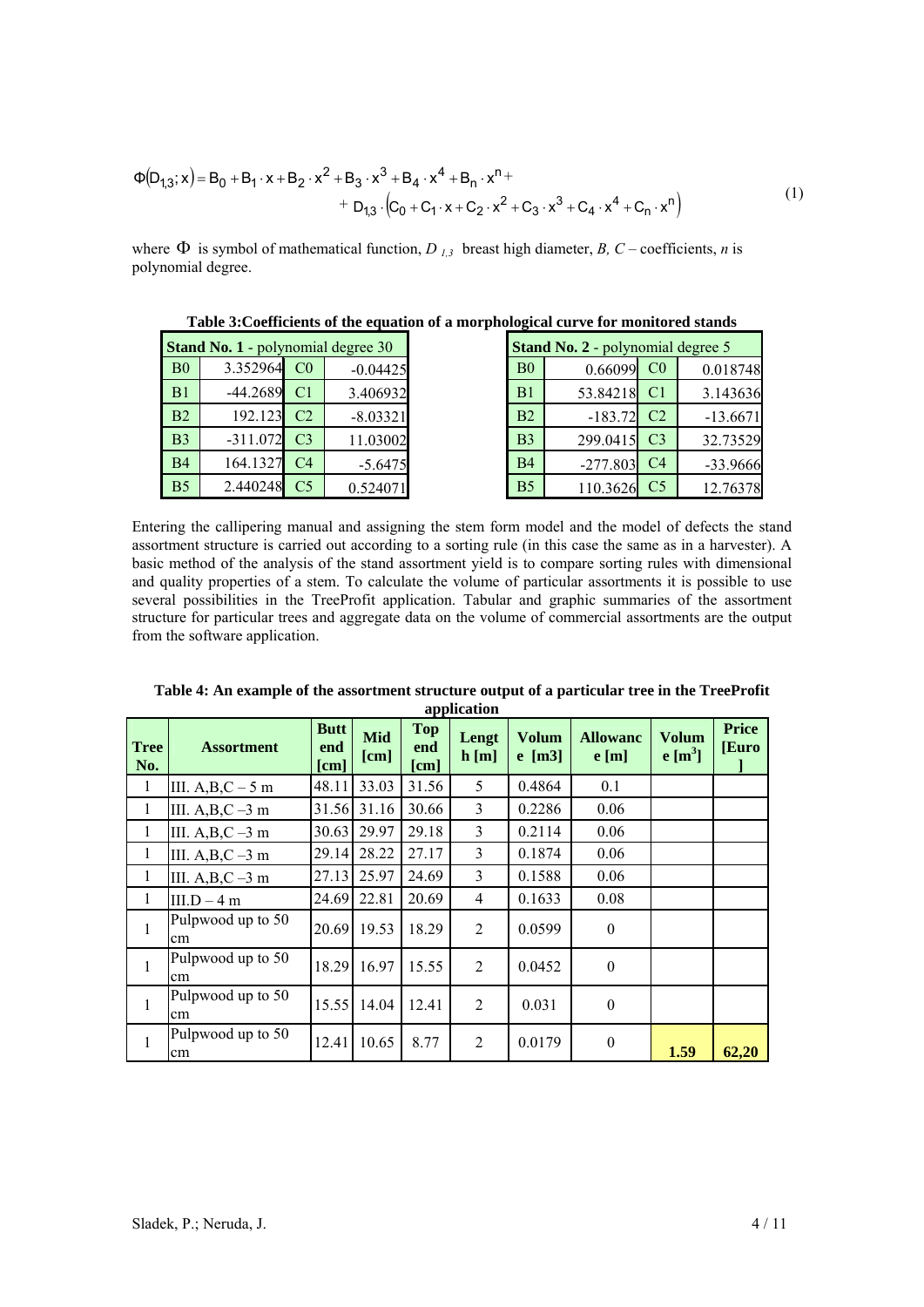| <b>Assortment</b>  | $m3$ u.b. | Yield $[\%]$ |
|--------------------|-----------|--------------|
| $II. - 4m$         | 27.9      |              |
| III. A, B, C - 4 m | 29.93     |              |
| III. A, B, C - 5 m | 136.7     | 21           |
| III. A, B, C - 3 m | 301.1     | 46           |
| III. $D - 4m$      | 63.09     | 10           |
| V. - Pulpwood      | 88.22     | 14           |
| <b>Total</b>       | 646.95    | 100          |

**Table 5: Results of sorting for both monitored stands** 

## **3.2 Production stages**

All harvested wood is measured either manually or by the electronic measuring systems of harvesters for needs of primary forest management records. With an increase of harvester cuts in the CR to present circa 20% (Kolektiv, 2006) and providing the future increase of wood processed in this way up to 50% the traditional measurement by a tape and a calliper is replaced by the electronic measurement of log dimensions by a harvester and subsequent volume calculation. Prints of the harvester production configuration can be accepted as sources for the determination of the amount of harvested wood. In the CR, it is a problem sometimes although the majority of suppliers of harvester measuring systems give accuracy to 1 cm (length measurement) and the accuracy of diameter measurement to the order of mm. In addition to the measurement of dimensions and determination of the volume of particular logs a method of determining the volume by the spatial measurement of stacked felled wood is also used in the CR.

A harvester Timberjack 1270D, which was equipped with a harvester head TJ 758 HD and the Timbermatic TM 300 measuring and control system felled the monitored stands. The system controls simultaneously and continuously the length and diameter of stems during their feeding through the harvester head. The measurement of length is carried out by means of an impulse device, which is attached to a separate measuring wheel on the harvester head. The stem diameter is measured by means of sensors (potentiometers) placed in arms of delimbing knives in the harvester head. The stem diameter is mostly measured by 1cm length and evaluated by 10-cm sections as the result of 11 measurements at every m of the stem length. The position of delimbing knives enables nearly a cross measurement and thus, each of the measurements is calculated as a mean of two measurements. For the accurate measurement of lengths and diameters the system calibration has to be carried out correctly. The calibration consists of the comparison of values measured by a harvester with values obtained by the manual measurement of the same wood. Checking the calibration accuracy should be regularly tested, which was also carried out in the studied stands. Because the knowledge of the stem diameter u.b. is necessary for the stem volume calculation the Timbermatic 300 program includes a model with stored parameters and algorithms of the bark deduction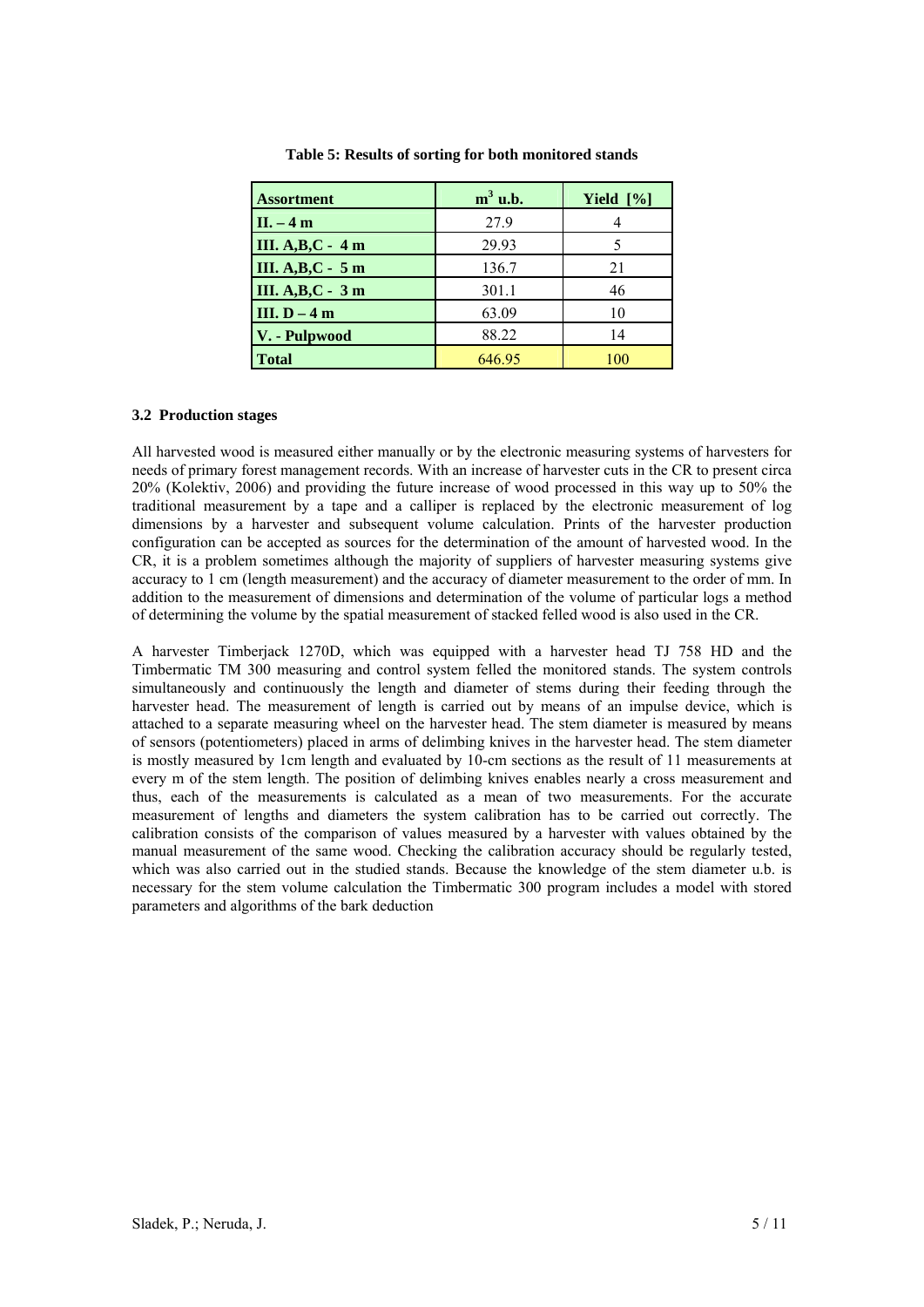| <b>Assortment</b> | <b>Number</b> | $m3$ u.b. | Yield $(\% )$ |
|-------------------|---------------|-----------|---------------|
| $II. -4m$         | 69            | 32.71     | 5             |
| III. $A,B,C-4$ m  | 54            | 27.93     |               |
| III. $A,B,C-5$ m  | 288           | 123.17    | 19            |
| III. $A,B,C-3$ m  | 2 7 2 4       | 307.55    | 47            |
| III. $D-4m$       | 301           | 66.71     | 10            |
| V. - Pulpwood     | 1669          | 94.25     | 14            |
| Waste             |               | 5.81      |               |
| <b>Total</b>      | 5 1 0 5       | 658.13    | <b>100</b>    |

**Table 6:The proportion of assortments after the realized logging according to the production configuration of the harvester** 

The log volume is calculated according to the following formula:

$$
V_{|b.k.} = \frac{\pi}{4} \cdot d_{|b.k.}^{2} \cdot l \cdot 10^{-4}
$$

where  $d_{hk}$  is a mid-diameter u.b. in cm, *l* is a nominal length in m. For the calculation of volume in monitored stands two methods of calculation were used, viz. one for logs where values of a mid-diameter and a nominal length (without allowance) were introduced into the formula and the second one for pulpwood when values of mid-diameter and actual length were introduced into the formula. Following data given in Tab. 7 are the sum of volumes of produced assortments given in a production configuration of the harvester for both stands.

(2)

| <b>Assortment</b> | <b>Numbe</b><br>r | $m3$ u.b. | <b>Yield</b><br>$(\%)$ | $\mathbf{m}^3$ | <b>Reception</b>   |
|-------------------|-------------------|-----------|------------------------|----------------|--------------------|
| $II. -4 m$        | 111               | 55.46     | 9                      | 87             | Manual measurement |
| III. $A,B,C-4$ m  | 31                | 15.16     | 2                      | 62             | Manual measurement |
| III. $A,B,C-5$ m  | 289               | 119.22    | 18                     | 67             | Electronic         |
| III. $A,B,C-3$ m  | 2 7 2 6           | 296.36    | 45                     | 62             | Electronic         |
| III. $D-4m$       | 280               | 54.18     | 8                      | 37             | Manual measurement |
| V. - Pulpwood     |                   | 114.79    | 18                     | 25             | "atro" weight      |
| Total             | 3 4 3 7           | 655.17    | 100                    |                |                    |

**Table 7: The proportion of assortments in the stage of realization including the average realization and the type of reception** 

# **3.3 Stages of realization**

Under the term realization we mean reception of wood for the purpose of its sale, ie determining the amount and quality of wood at a customer. Present trends of using computer technology were also transferred to the field of timber reception. It refers particularly to the electronic reception of wood, which consists in the measurement of dimensions of particular logs of delivered wood by an optoelectronic measuring device. In the CR, both 2D and 3D systems are used for this purpose. According to data from 2006, in 43% log volume electronic reception was carried out mostly in largescale processors in the CR. In smaller plants, however, the reception of logs by manual measurement always prevails. The reception of pulpwood in the CR is carried out both by "lutro /air-dried weight/ reception" and "atro /oven-dry weight/ reception".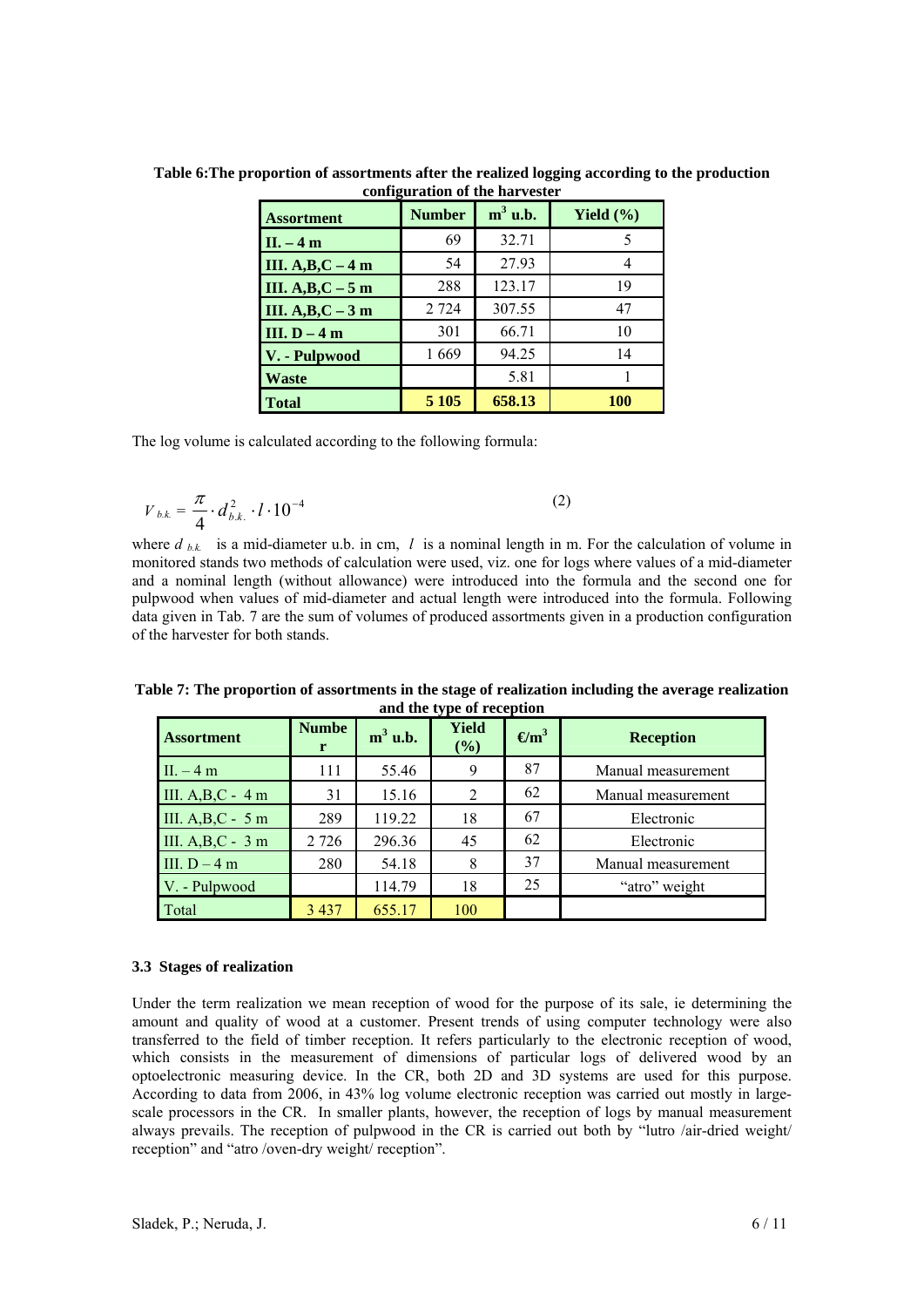For the purpose of monitoring the amounts of wood in the chain, volumes of particular assortments were adopted for the study from records on the wood reception or from confirmed delivery notes. In case of the monitored flow of wood, part of roundwood assortments (III. A,B,C – length 3 and 5 m) was received at a customer who used the 3D electronic reception. Reception by the electronic measurement of wood consists in the measurement of dimensions of particular logs by the optoelectronic measuring device and subsequent calculation of the log volume. The measurement of log diameters is carried out through a scanning device placed on the measuring frame. The log conveyer, which goes through the measuring frame, is interrupted in the place of measurement. From several light sources, directional rays of infrared light are emitted falling the opposite photocells. The number of shaded photocells gives the stem diameter in the certain place of measurement. In the 3D electronic reception it refers in principal to scanning the circumferential curve of the stem cross section, which enables to set at each other two perpendicular measurements in such a way the resultant arithmetic mean from these measurements to be minimal.

In the electronic reception of logs, the length of measured roundwood is scanned as the track of a conveyer. During the track, the photocells are shaded. The conveyer path is determined by an impulse device placed at the shaft of the conveyer driving wheel. The log length measurement is usually accurate to 1 cm; as for diameter measurement it is accurate to mm. Also in these systems, calibration of measuring instruments is necessary for their correct operation. The log volume is calculated according to formula 2.

The remaining part of roundwood assortments (II., III.A,B,C and III.D 4 m long) was received at smaller processors, who use a method of the manual measurement of dimensions by a calliper and a tape with a subsequent scaling according to volume tables. In the course of production, particular 4-m assortments were differentiated by a colour in such a way the forwarder operator could easily sort the assortments on the landing. However, in spite of the careful sorting, assortments of the quality II., III. A,B,C and III.D were mutually re-sorted by reason of the higher price per  $m<sup>3</sup>$  and due to the decrease of requirements for quality on the part of a customer requiring class II.

All pulpwood produced was received at a plant, which uses "atro" weight (oven-dry weight) reception. The reception is based on the principle of determining the wood supply weight and conversion from the actual weight to absolute dry matter (DM). The weight is determined by weighing and a sample to determine DM is obtained through sampling sawdust from the supply. DM is determined as the proportion of the sample weight in dry to the sample weight in green. To determine "atro weight" the weight of supply in green is multiplied by the DM value. The conversion of atro weight to  $m<sup>3</sup>$  is carried out by a conversion coefficient.

After the placement of all harvested wood to consumers, the structure and volume of realized assortments was as shown in a following table. In each of the assortments, data on the type of reception and average price per  $m<sup>3</sup>$  are completed in the table.

# **4. Results and discussion**

Because it refers to the first part of the project, our objective was to describe methods used to determine the volume of wood in the chain mentioned above, to follow changes in the volume of wood in a concrete chain, to determine possible procedures of measurement, bottlenecks and, generally, to determine possible causes of the origin of volume differences. On the ground of the small amount of measured relevant data we do not carry out statistical evaluation yet even create general conclusions. After obtaining data on the volume of assortments in the whole chain it is possible to present results obtained. Tabular values were converted into the following general diagram, which indicated, how the volume of wood changed in the chain under investigation.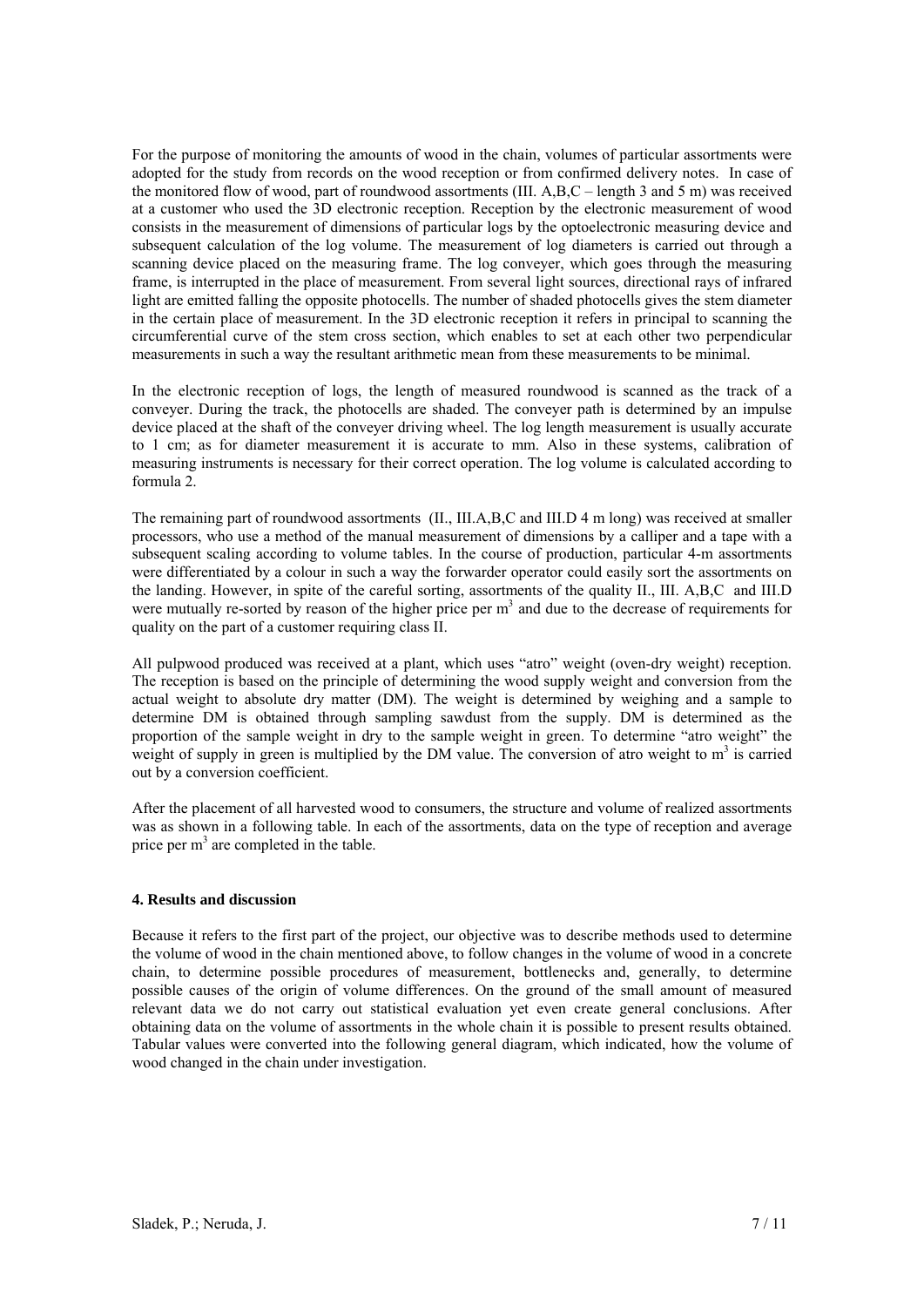Results of our studies have shown that it is possible to achieve very accurate results using present-day methods. Differences in the volume between planned and produced assortments occur in values up to 3%. It follows that the software application working with models of the stem form is very advanced. The measurement of sample trees necessary for the calculation of a sufficiently exact model of the stem form is very time-consuming and hardly utilizable in forest practice. Former studies dealing with the course of the stem form show that the stem form is affected by the number of factors, particularly species, mensurational characteristics of a tree, stand and site. At present, there is a hypothesis that trees of the same species under similar site conditions and similar mensurational characteristics show a very similar course of the stem morphological curve and thus, it is possible to construct locally linked models of the stem form utilizable for the stand assortment structure in the given locality. Because the harvester measures and stores information on the course of the stem form we will collect these data from stands, add mensurational and site characteristics of studied stands and a clear geographical identification in our future research. Thus, the database will be created of local models of the stem form serving for the needs of the creation of the stand assortment structure in the studied area. A present, we also test Dendroscaner software (Tauber, 2006), which processes data determined by the analysis of the sample tree digital photos for the calculation of the stem morphological curve and the stem form model.

Interesting results are also given comparing volumes between the stage of production and realization. At the assortment III A,B,C at a length of 3 m, where reception was varied out electronically, the assortment volume decreased from 123.17  $\text{m}^3$  determined by a harvester to 119.22  $\text{m}^3$  determined at a customer. Similarly, also at the assortment III A,B,C 5 at a length of 5 m, the assortment volume decreased from  $307.55$  m<sup>3</sup> determined by a harvester to 296.36 m<sup>3</sup> determined at a customer. It was found only thanks to another method of measurement the volume difference in both cases being about 3%. After financial expression included in the next diagram, the difference amounted to  $\epsilon$  966. In pulpwood, the situation was different. A customer using DM weight ("atro-weight") reception determined 114.79  $m<sup>3</sup>$  and a harvester measured  $94.25 \text{ m}^3$ . Thus, the volume of timber determined at the customer increased by  $20\%$ as against production, however, thanks to the low price of pulpwood, the financial effect was not so marked and the difference amounted to  $\epsilon$  520.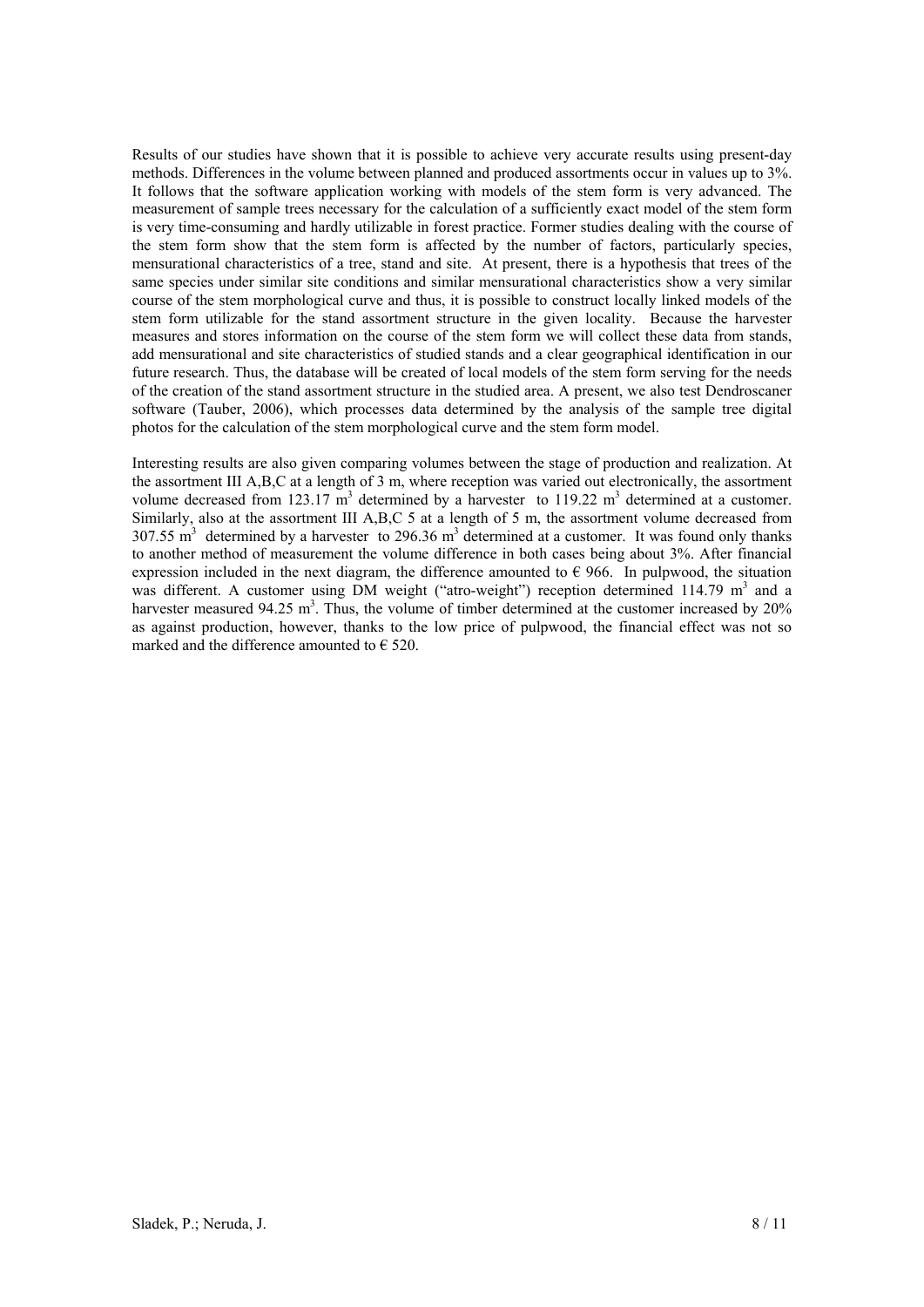

**Figure 1: The diagram of changes in the volume of wood in the chain " plan – production – realization" of wood** 

By reason of decreasing the quality requirements of the customer of the  $2<sup>nd</sup>$  quality class assortment mutual re-sorting of 4-m assortments occurred. Therefore, data on the change of volume can be assessed as a whole only. A decrease between the produced and received wood amounted to 2% and thus, a financial expression and comparison is irrelevant in this case.

Possible causes of the origin of volume differences between the stage of production and the stage of timber realization are as follows:

- A human factor wrong calibration or setting the measuring system or methodically incorrect sampling to determine DM in weight reception can result in errors in the measurement.
- Effects of weather for example, ice accretion on stems can cause problems with measurement.
- The factor of bark thickness at a harvester, bark thickness is only estimated for the purpose to determine mid diameter while already barked logs go through electronic reception. It is also associated with the problem of the wood fibre decrease along the stem girth during barking.
- Effects of rounding the log diameter in electronic reception, up to threefold rounding (down) to whole cm occurs. Nevertheless, causes of diameter rounding at present systems are not already substantiated and can be found in the past when a calliper carried out the measurement and volume was read from tables.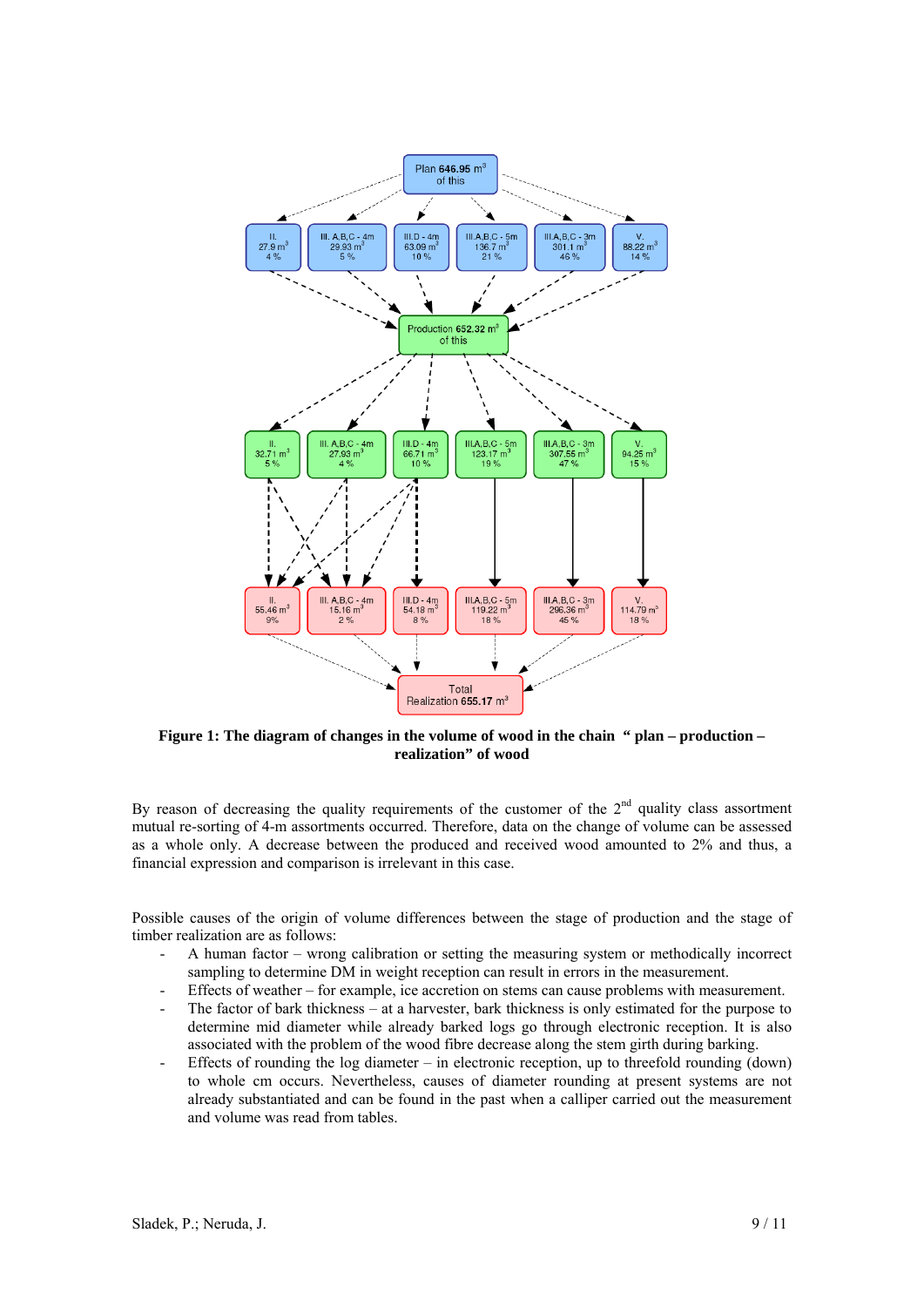The enumeration of possible causes is not, without any doubt, complete, however, it should outline the complexity of the problem of volume determination and where causes of volume differences can occur.



**Figure 2: Financial expression of the movement of wood in the "plan – production – realization" chain** 

Note: The financial values originated by multiplying the volume determined and the mean realization of assortments.

For further measurement it is necessary to accept following recommendations:

- To introduce check measurements – on the ground of the possible comparison of a volume determined by a harvester with a volume determined at a customer it is necessary to introduce check manual measurement between the two measurements. By reason of large timeconsumption check measurements cannot be carried out at the whole volume of monitored wood. Therefore, the extent of check measurements will be chosen so that to reach significant reliable results. Diameter measurements will be carried out in unbarked logs by means of a metal calibrated calliper on top end, in the centre and on butt end 2 times perpendicular at each other accurate to mm. The log length will be measured by a tape as the shortest distance between both ends of the log accurate to cm. In addition, bark thickness will be measured by means of a slide gauge accurate to mm. The calculation of volumes will be identical with formula 2.